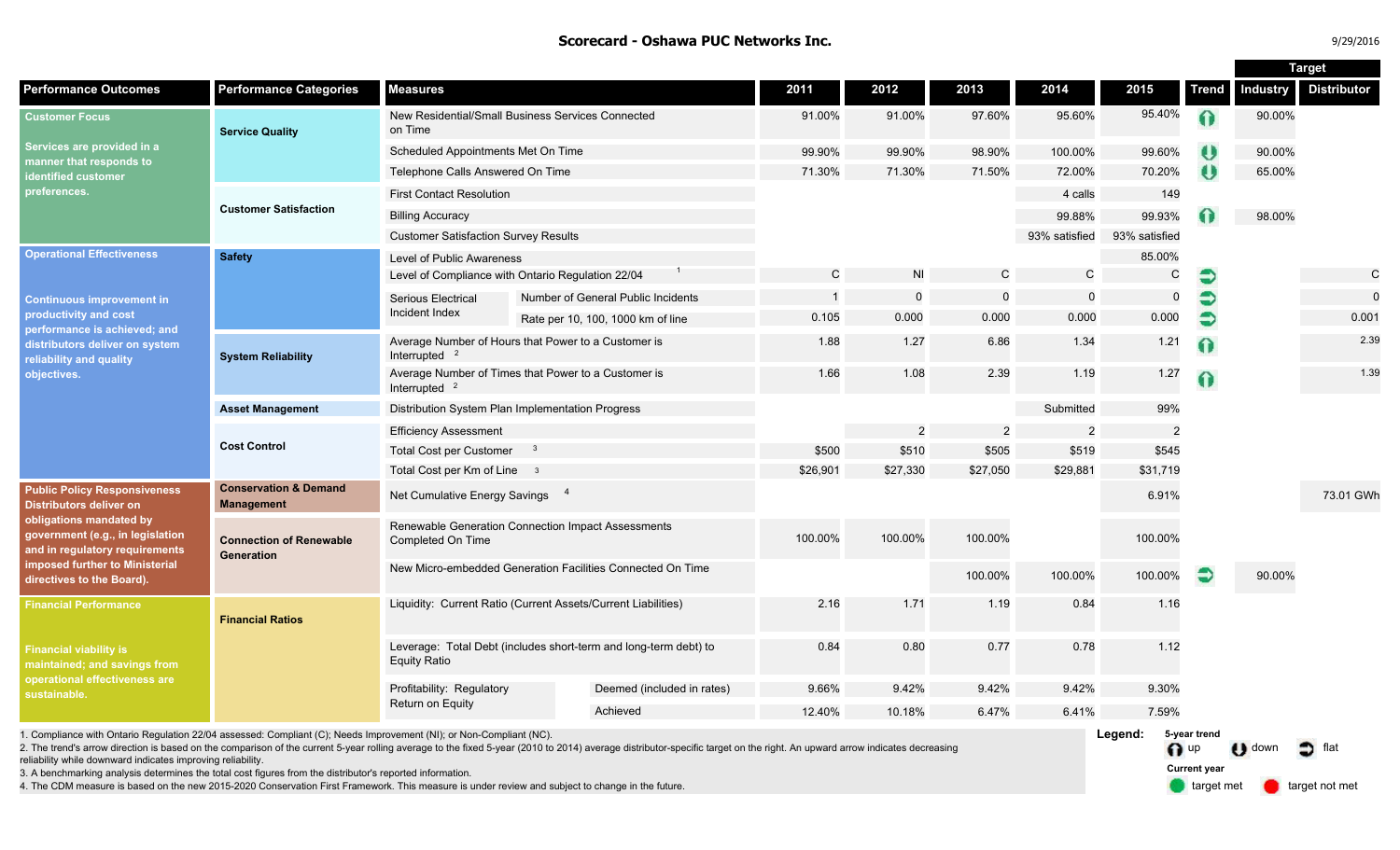# **2015 Scorecard Management Discussion and Analysis ("2015 Scorecard MD&A")**

The link below provides a document titled "Scorecard - Performance Measure Descriptions" that has the technical definition, plain language description and how the measure may be compared for each of the Scorecard's measures in the 2015 Scorecard MD&A: **http://www.ontarioenergyboard.ca/OEB/\_Documents/scorecard/Scorecard\_Performance\_Measure\_Descriptions.pdf** 

## **Scorecard MD&A - General Overview**

#### 0 **General overview:**

In 2015, Oshawa PUC Networks Inc. (OPUCN) successfully met all mandatory industry targets. We are pleased to provide the following detailed report with commentary for each specific target.

In 2016, the company expects to continue meeting or exceeding industry standards as set out in the Ontario Energy Board's (OEB) scorecard performance measures.

## **Service Quality**

### 0 **New Residential/Small Business Services Connected on Time**

In 2015, OPUCN connected 95.4% of the 1,363 eligible low-voltage residential and small business customers (those utilizing connections under 750 volts) to its system within the five-day timeline prescribed by the OEB. OPUCN considers this service quality requirement as an important form of customer engagement as it is the utility's first opportunity to meet and/or exceed its customer's expectations. OPUCN's five-year history shows we have been consistently above the OEB mandated threshold, which is reflected in the level of customer satisfaction within OPUCN's territory.

### **Scheduled Appointments Met On Time**

OPUCN scheduled over 700 appointments to complete work requested by its customers in 2015. OPUCN met 99.6% of these appointments on time, which significantly exceeds the industry target of 90%. OPUCN continues to monitor its results to deliver timely service to Oshawa customers.

### **Telephone Calls Answered On Time**

In 2015, OPUCN customer contact center agents received close to 55,000 qualifying calls from its customers – over 212 calls per working day. Agents answered calls within 30 seconds 70.2% of the time. This result exceeds the OEB-mandated 65% target for timely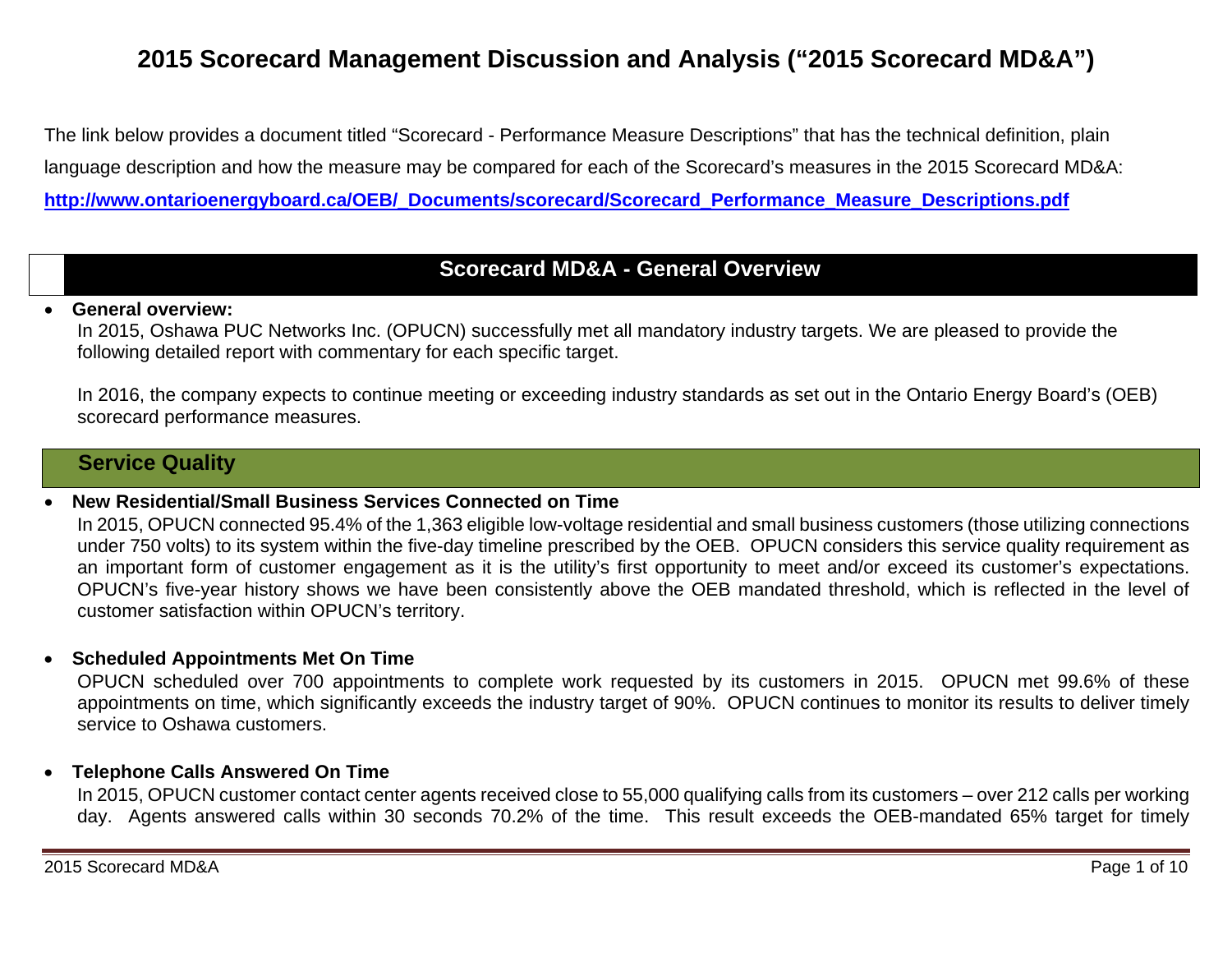response. In 2015, OPUCN rolled out a new website and access to social media sites Facebook and Twitter, to provide customers with additional means of communicating with us. This increase in our online presence offers customers with 24/7 service, addressing the most common customer inquiries and service needs without compromising quality or service excellence.

### **Customer Satisfaction**

#### 0 **First Contact Resolution**

In 2014 OPUCN tracked 4 calls from October 1, 2014 to December 31, 2014. The tracking method in 2014 was implemented on October 1<sup>st</sup> and included customers who required a follow-up phone call to resolve their question. In 2015, OPUCN tracked 149 calls where customers' questions were not resolved during their initial call and required a follow-up phone call or were escalated to a Team Leader, Supervisor or Manager. As noted above, OPUCN received close to 55,000 qualifying calls during the year.

#### $\bullet$ **Billing Accuracy**

For the period from January 1, 2015 to December 31, 2015, OPUCN issued over 650,000 bills and achieved a bill accuracy measure of 99.93%. This compares favorably to the prescribed OEB target of 98%. OPUCN has maintained a high level of billing accuracy in 2015 as a result of a number of process improvements and quality checks to ensure accuracy of bills issued to customers.

#### $\bullet$ **Customer Satisfaction Survey Results**

In 2014 OPUCN engaged Simul Corporation to conduct a customer satisfaction survey. The findings from the annual survey results are utilized to make enhancements in processes, services and communications strategies throughout the organization. 93% of OPUCN's customers rated their experience with OPUCN as fairly satisfied to very satisfied. Satisfaction levels were also equal to, or higher than, both the National and Ontario utility results. Some examples of changes that have been made as a result of customer feedback in prior years include improvements in the telephone IVR system, increase in online presence through social media, and the implementation of an Outage Management System (OMS) which improves communication to customers experiencing an outage. OPUCN did not conduct a Customer Satisfaction Survey in 2015.

### **Safety**

### 0 **Public Safety**

In May 2015, the OEB requested the implementation of a public safety measure for all Local Distribution Companies (LDCs). The OEB stated that the public safety metric will have the following components and will be included on the LDCs' annual scorecards:

- a) Component A Public Awareness of Electrical Safety
- b) Component B Compliance with Ontario Regulation 22/04
- c) Component C Serious Electrical Incident Index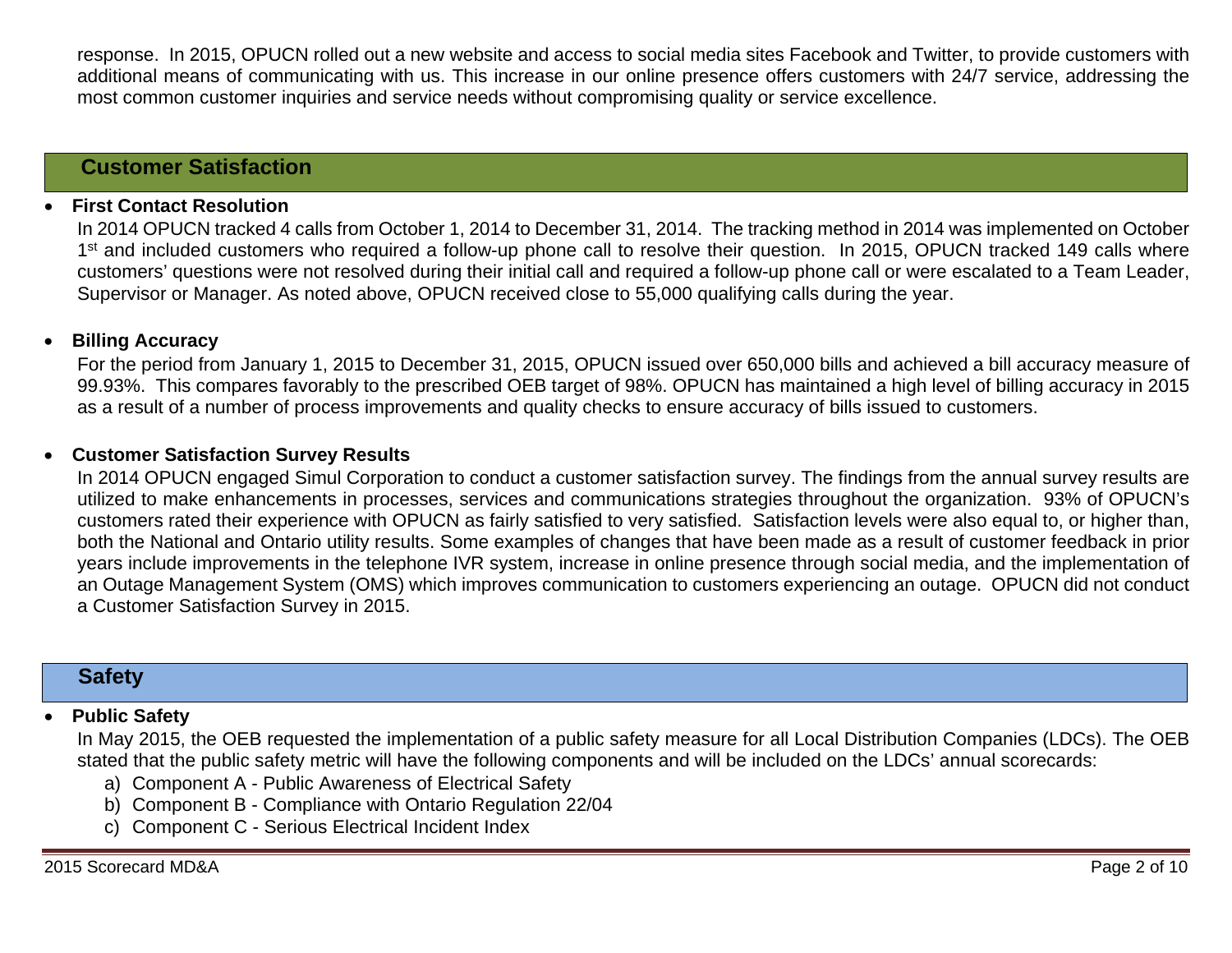### o **Component A – Public Awareness of Electrical Safety**

Component A, Public Awareness of Electrical Safety, measures the level of awareness of key electrical safety precautions among the public within the electricity distributor's service territory, and the degree of effectiveness for distributors' activities on preventing electrical accidents.

In November 2015, the OEB requested that all LDCs carry out a survey using ESA's approved methodology and pre-formed set of questions, so that a final LDC Awareness Score (bound between 0-100%) can be calculated.

OPUCN, and 35 other utilities, engaged UtilityPULSE to administer the survey as well as calculate the final score. OPUCN's final public awareness index score is 85%. The average score for the 36 utilities who engaged UtilityPULSE is 82%.

#### o**Component B – Compliance with Ontario Regulation 22/04**

Ontario Regulation 22/04 - *Electrical Distribution Safety* establishes objective based electrical safety requirements for the design, construction, and maintenance of electrical distribution systems owned by licensed distributors. Specifically, the regulation requires the approval of equipment, plans, specifications and inspection of construction before they are put into service.

The definitions of a C, NI and NC score, as categorized by the ESA, are provided below.

| <b>Score</b> | <b>Definition</b>                                                                                                                                                         |
|--------------|---------------------------------------------------------------------------------------------------------------------------------------------------------------------------|
| C            | Compliant                                                                                                                                                                 |
|              | - Fully or substantially meeting the requirements of Regulation 22/04.                                                                                                    |
| <b>NI</b>    | Needs Improvement                                                                                                                                                         |
|              | - A failure to comply with part of Regulation 22/04; or<br>- Non-pervasive failure to comply with adequate, established procedures for<br>complying with Regulation 22/04 |
| <b>NC</b>    | Non-Compliance                                                                                                                                                            |
|              | - A failure to comply with a substantial part of Regulation 22/04; or<br>Continuing failure to comply with a previously identified Needs Improvement item.                |

OPUCN has been fully compliant with Ontario Regulation 22/04 (Electrical Distribution Safety) for the year 2015, achieving a score of C. OPUCN's continued achievement of compliance is due to our strong commitment to safety, and adherence to standards and company procedures & policies.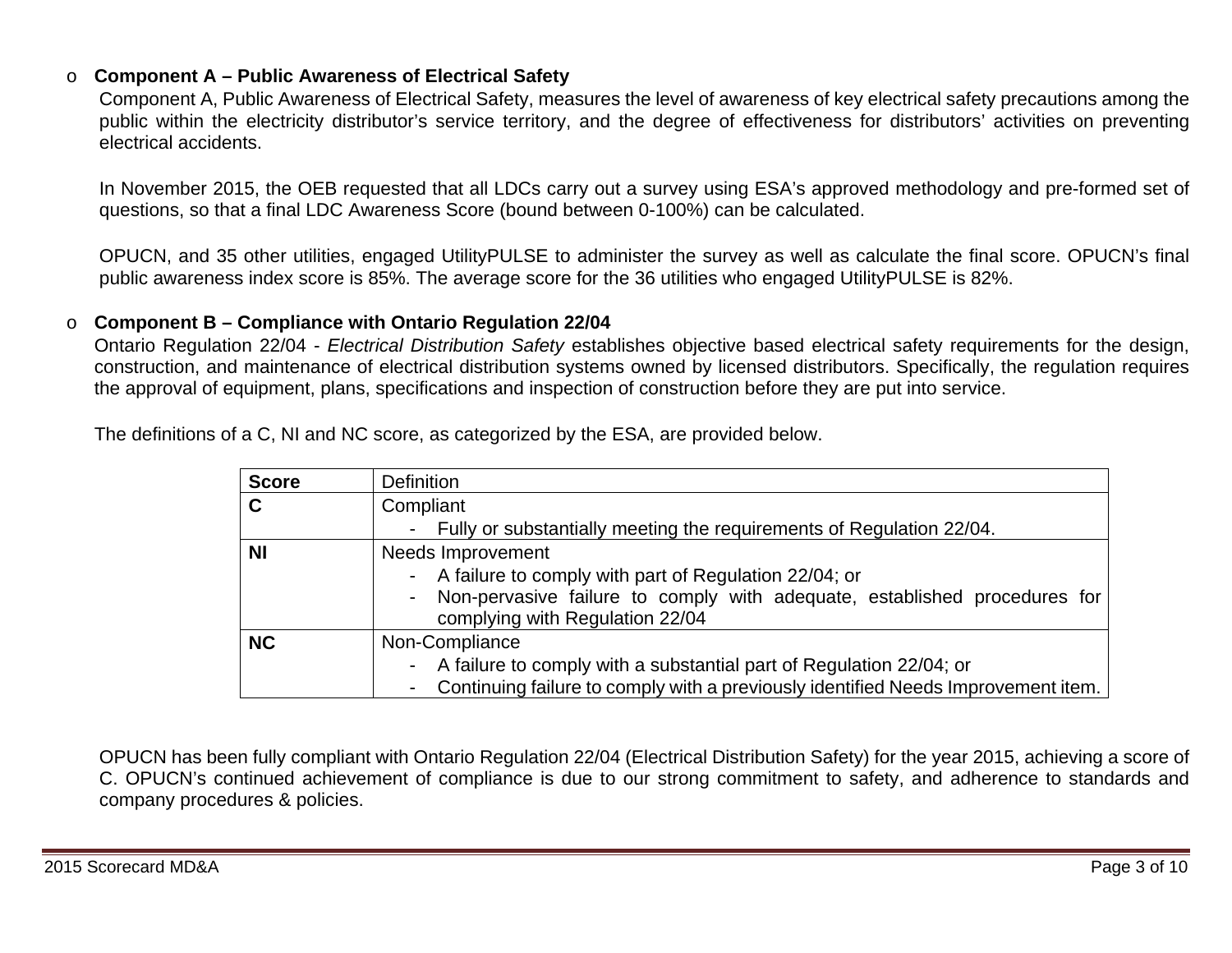### o**Component C – Serious Electrical Incident Index**

OPUCN reported no fatalities or other serious incidents due to contact with its infrastructure in 2015, thereby achieving a score of 0.000 for the Serious Electrical Incident Index per 1,000 km of line. In the first six (6) months of 2016, OPUCN is also pleased to report that there have been no serious electrical incidents. OPUCN takes public safety in the vicinity of its distribution equipment very seriously, and regularly carries out activities to take prompt corrective action where potential public safety issues are identified. OPUCN promotes public safety messages through bill inserts, web and social media.

## **System Reliability**

#### 0 **Average Number of Hours that Power to a Customer is Interrupted**

OPUCN's Average Number of Hours that Power to a Customer is Interrupted (i.e., duration excluding loss of supply) of 1.21 is better than the target of 2.39 (based on a fixed five-year average performance from 2010 to 2014). The scorecard illustrates an improvement in the average number of hours that power to a customer was interrupted during 2015 compared to the previous year due to completion of planned capital investments to address the significant root outages. This includes continued rebuild of faulty and aged distribution infrastructures and implementation of the Outage Management System (OMS). The OMS provides us with better visibility on the occurrence of system or customer outages and improves the communication to the customers experiencing an outage. It provides information regarding the outage area, number of customers affected and the anticipated outage response and restoration time.

Overall, not including the impact of the December 2013 Ice Storm, the foregoing reliability performance indicators show an up and down trend in OPUCN's reliability performance with an improvement in 2015 compared to 2014.

### 0 **Average Number of Times that Power to a Customer is Interrupted**

OPUCN's Average Number of Times that Power to a Customer is Interrupted (i.e., frequency excluding loss of supply) of 1.27 is better than the target of 1.39 (based on a fixed five-year average performance from 2010 to 2014). The frequency of outages has gradually increased in recent years as a result of the failure of aging infrastructure causing a high volume of service interruptions and OPUCN is currently implementing the distribution system plan to mitigate this. OPUCN's renewal of aged distribution assets is in progress to better improve the reliability performance indicators along with OPUCN's on-going coordination with Hydro One to ensure that Hydro One programs are directed at the most critical assets impacting service in Oshawa and to improve outages caused by loss of supply. OPUCN has also included in the planned capital investments the installation of additional equipment that will provide rapid isolation of fault to reduce the number of customers affected during an outage.

The graphs below summarize OPUCN last 5 years of reported SAIDI and SAIFI.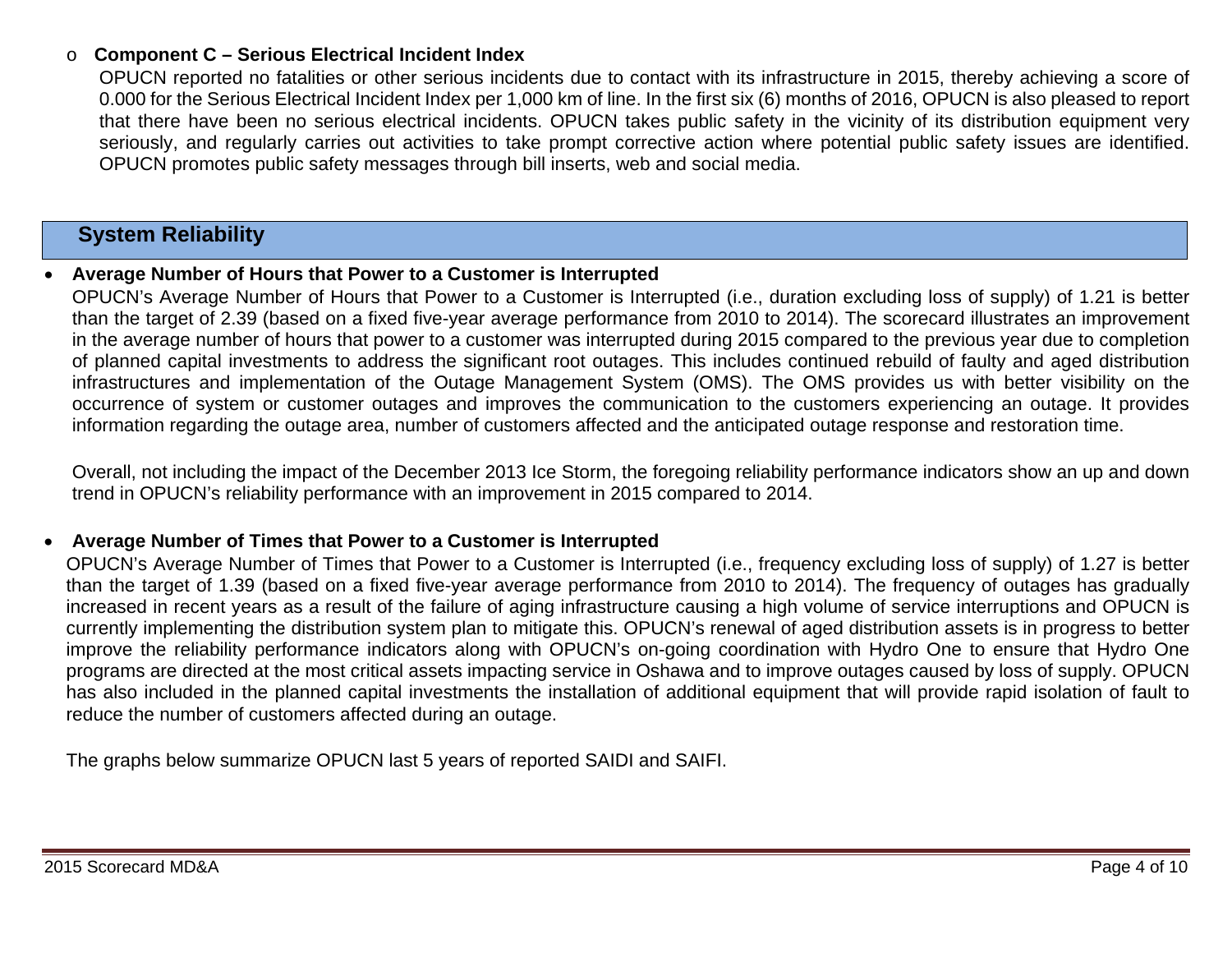

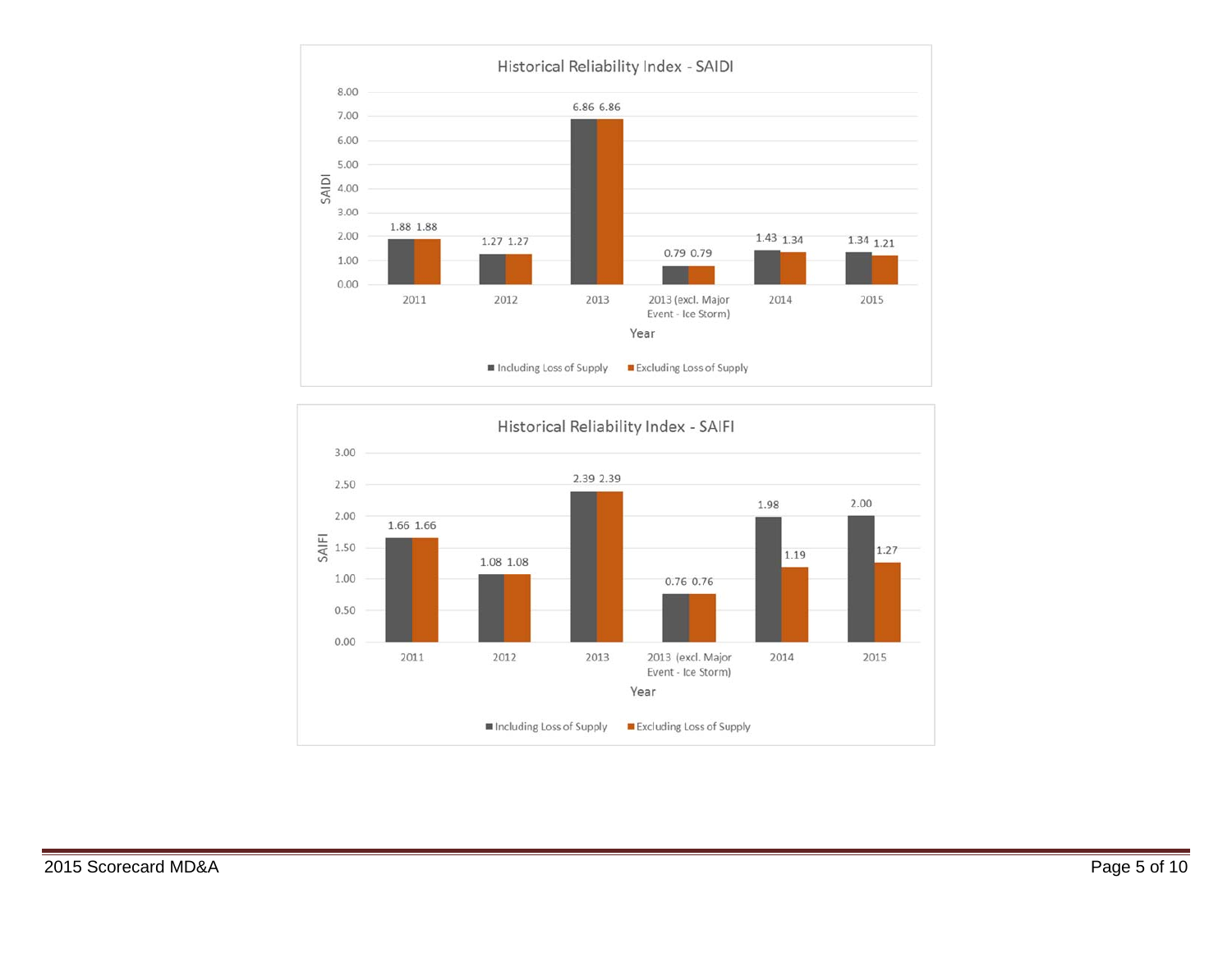### **Asset Management**

#### 0 **Distribution System Plan Implementation Progress**

In 2014, OPUCN filed an application with the OEB for a full review of its rates effective January 1, 2015. OPUCN submitted its Distribution System Plan (DSP) to the OEB as part of the application. The metric that OPUCN chose to most effectively reflect our performance in System Plan Implementation Progress, is the ratio of actual total capital expenditures made in a calendar year, over the total amount of planned capital expenditures for that calendar year. For the twelve months ended December 31, 2015, OPUCN spent 99% of its OEB approved capital budget for the year. The measure indicates that OPUCN stayed within its approved project spending.

### **Cost Control**

#### 0 **Efficiency Assessment**

The total costs for Ontario local electricity distribution companies are evaluated by the Pacific Economics Group Research, LLC (PEG) on behalf of the OEB to produce a single efficiency ranking for each distributor. The performance rankings for 2015 are included in PEG's Empirical Research in Support of Incentive Rate-Setting: 2015 Benchmarking Update Report to the OEB issued on August 4, 2016.

The electricity distributors are divided into five groups based on the magnitude of the difference between their respective individual actual and predicted costs. Utilities whose actual costs are lower than predicted are characterized as efficient and are assigned to Group 1 (25% or more below predicted cost) or Group 2 (between 10% and 25%). Utilities that are considered average performers will be assigned to Group 3 (actual costs are within +/-10% of predicted costs). Utilities whose actual costs are higher than predicted will be assigned to Group 4 (between 10% and 25% above predicted cost) or Group 5 (in excess of 25% above predicted cost).

OPUCN continues to be ranked in Group 2, where a Group 2 distributor is defined as having actual costs less than 10% to 25% of predicted costs. OPUCN ranked amongst the top 28%; 20 of the 71 Ontario distributors listed were ranked in Groups 1 and 2, of which 20% were in Group 2. OPUCN's goal is to sustain current efficiencies, and remain a cost-effective utility.

#### 0 **Total Cost per Customer**

Total cost per customer is evaluated by PEG on behalf of the OEB, and is calculated as the sum of OPUCN's capital and operating costs, divided by the total number of customers served. OPUCN's 2015 cost performance is \$545 per customer resulting in: an average annual increase of just over 2% for the reporting period 2011 through 2015; and a 5% increase over the prior year.

Similar to most distributors in the Province, OPUCN has experienced increases in its total costs required to deliver quality and reliable services to customers although, as noted above, OPUCN's costs are ranked as efficient under PEG's assessment.

The renewal and growth of the distribution system, Province wide programs and costs required to address higher than normal customer growth in Oshawa have all contributed to increased capital expenditures and operating costs.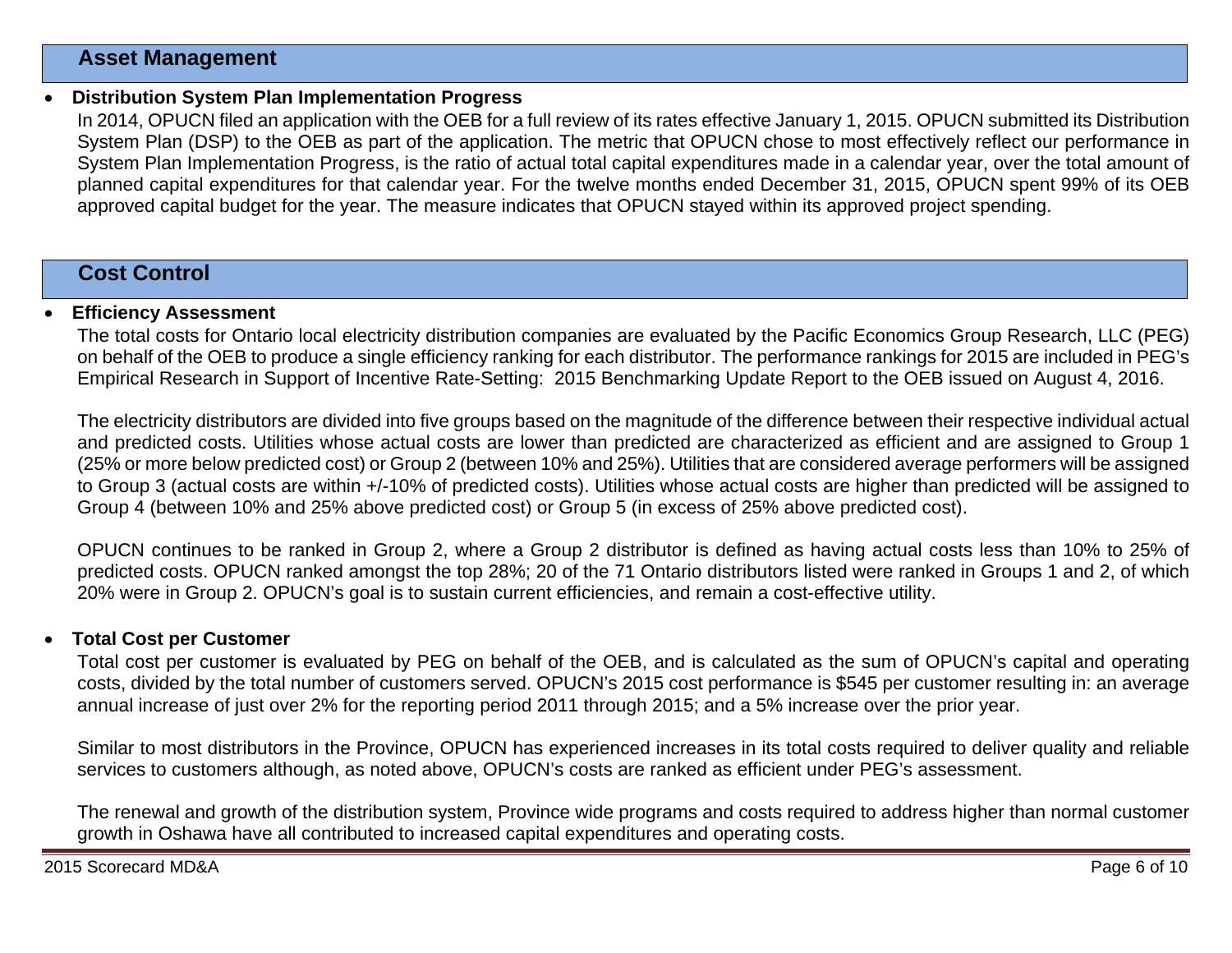In accordance with the OEB's decision on our Custom IR (incentive regulation) Cost of Service rate application, OPUCN will continue to replace distribution assets proactively along a carefully managed timeframe in a manner that balances system risks and customer value and add new infrastructure to address capacity constraints resulting from growth. OPUCN will also continue to implement productivity and improvement initiatives to help offset some of the costs associated with future system improvement, enhancements and growth.

### $\bullet$ **Total Cost per Km of Line**

This measure uses the same total cost that is used in the Cost per Customer calculation above. The total cost is divided by the kilometers of line that OPUCN operates to serve its customers. OPUCN's 2015 rate is \$31,719 per Km of line which is an increase of 6% over the prior year.

OPUCN has been investing in infrastructure renewal at higher than normal rate over the last several years in response to its aging distribution system. As capital investments for replacement and rehabilitation of existing lines grows at a faster rate than additions of lines within OPUCN's service area, total cost per km of line has increased.

As reported in its Distribution System Plan (Custom IR Cost of Rate Application), OPUCN anticipates that renewal expenditures will normalize over the next five years.

## **Conservation & Demand Management**

LDCs across the province prepared for the new Conservation First energy efficiency framework throughout 2015. Under the new 2016 to 2020 framework, OPUCN was assigned an energy savings target of 73 GWh, which is to be achieved during the five-year timeframe. The achievement of this energy efficiency target is governed via an Energy Conservation Agreement (ECA), which OPUCN signed with the Independent Electricity System Operator (IESO) during the spring of 2015.

During the 2015 preparatory year, LDCs were able to accumulate energy savings that would count toward the 2016-2020 targets. The following section describes the net cumulative energy savings that were achieved.

### 0 **Net Cumulative Energy Savings**

As per the IESO's Final 2015 Annual Verified Results Report, OPUCN achieved Net Verified Annual Energy Savings of 5,046.073 MWh, or 5.05 GWh in 2015. This represents a total of 6.91% achievement against the Conservation First Framework target. It is important to note that this number excludes the savings that were achieved by the Lakeridge Health Combined Heat and Power plant, which commissioned on December 31, 2015. The IESO's fourth quarter status report for 2015 estimates that the Lakeridge initiative will add an additional 9.87 GWh of savings to the 2015 results, bringing the savings total for the year to 15.02 GWh. These savings will be accounted-for in December 2016; after a full year's worth of evaluation of the energy efficiency equipment has taken place. Overall, it is estimated that the final results for 2015 will account for approximately 20% of the Conservation First Framework target.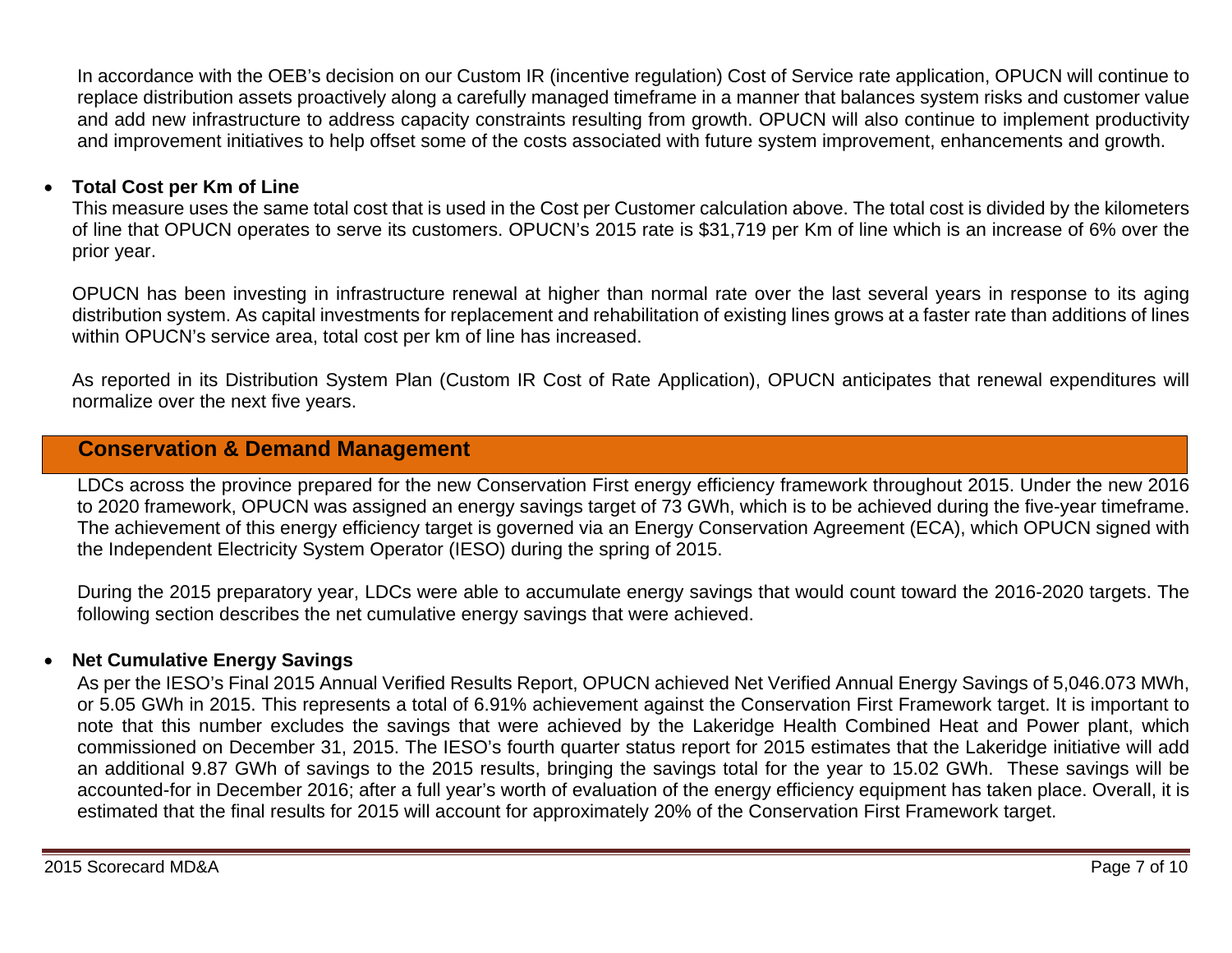### **Connection of Renewable Generation**

### 0 **Renewable Generation Connection Impact Assessments Completed on Time**

Electricity distributors are required to conduct Connection Impact Assessments (CIAs) for renewable generation facilities >10kW within 60 days of receiving a complete application from the Generator. In 2015, OPUCN had one (1) CIA connection request for renewable generation facilities >10kW and this was completed well within the prescribed 60-day timeline.

### 0 **New Micro-embedded Generation Facilities Connected On Time**

In 2015, OPUCN successfully connected 69 new micro-embedded generation facilities (microFIT and net-meter projects of less than 10 kW), all of which were connected within the prescribed time frame of five business days, in accordance with the Distribution System Code provisions. The minimum acceptable performance level for this measure is 90% of the time, and OPUCN has significantly exceeded the target. Our workflow to connect these projects is simplified and transparent with our customers. OPUCN works closely with its customers and their contractors to tackle any connection issues to ensure the project is connected on time.

### **Financial Ratios**

### 0 **Liquidity: Current Ratio (Current Assets/Current Liabilities)**

As an indicator of financial health, a current ratio that is greater than 1 is considered good as it indicates that the company can pay its short term debts and financial obligations. Companies with a ratio of greater than 1 are often referred to as being "liquid". Generally, the higher the number, the more "liquid" and the larger the margin of safety to cover the company's short-term debts and financial obligations.

OPUCN's current ratio increased from 0.84 in 2014 to 1.16 in 2015. As reported last year, OPUCN issued long-term debt in 2015 to reposition its liquidity condition in preparation for planned future capital expenditure requirements. OPUCN monitors and manages its liquidity risk to ensure access to sufficient funds to meet operational and investing requirements.

### 0 **Leverage: Total Debt (includes short-term and long-term debt) to Equity Ratio**

The OEB uses a deemed capital structure of 60% debt, 40% equity for electricity distributors when establishing rates. This deemed capital mix is equal to a debt to equity ratio of 1.5 (60/40). A debt to equity ratio of more than 1.5 indicates that a distributor is more highly levered than the deemed capital structure. A high debt to equity ratio may indicate that an electricity distributor may have difficulty generating sufficient cash flows to make its debt payments. A debt to equity ratio of less than 1.5 indicates that the distributor is less levered than the deemed capital structure.

OPUCN's debt to equity ratio for 2015 was 1.12 compared with 0.78 in 2014. OPUCN continues to be below the OEB's deemed capital structure, as the trend from 2011 to 2015 illustrates a debt to equity ratio of less than 1.5. As reported in 2014, the addition of new debt in 2015 has increased the debt to equity ratio and remains below the deemed structure.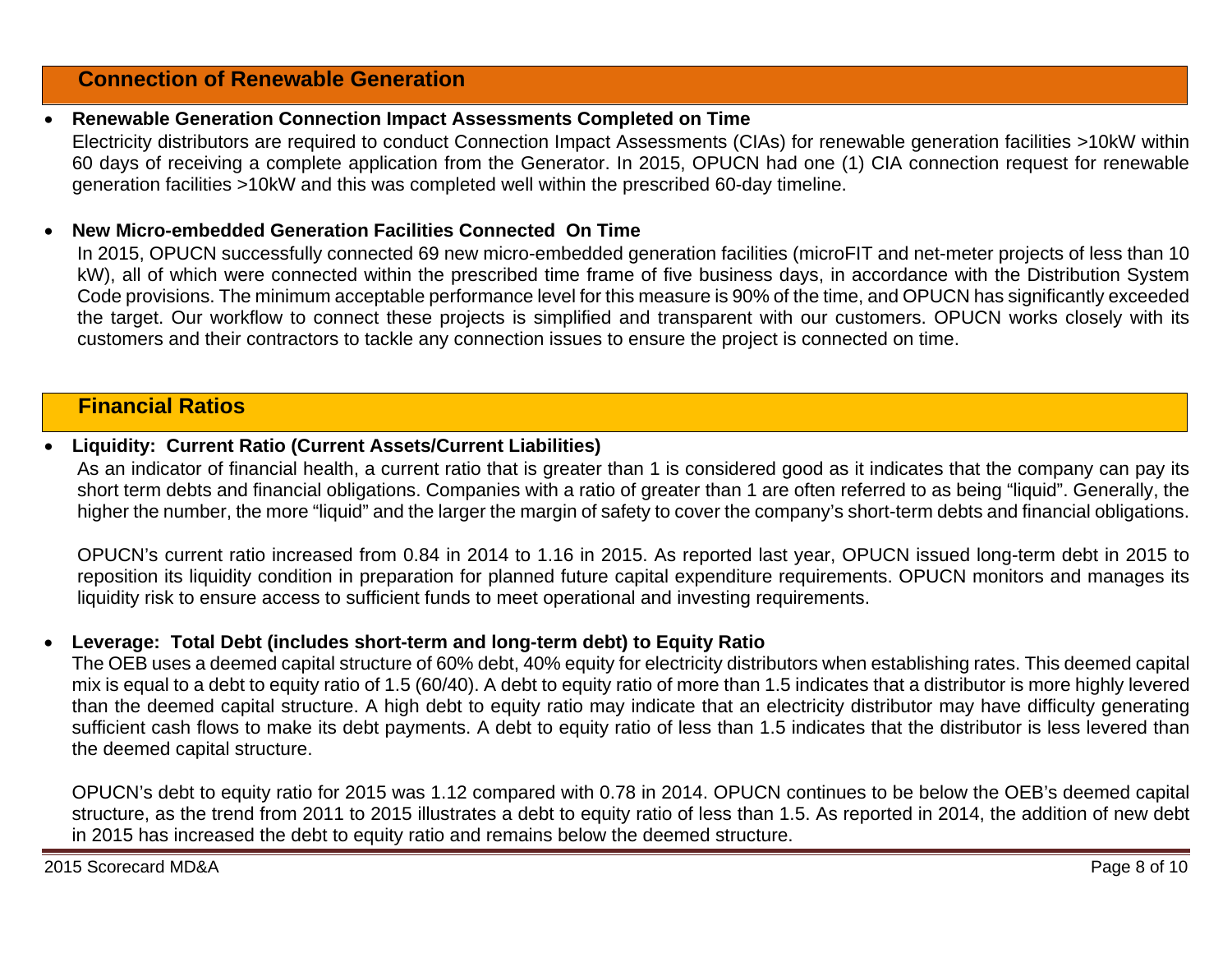### 0 **Profitability: Regulatory Return on Equity – Deemed (included in rates)**

OPUCN's current distribution rates were approved by the OEB and include an expected regulatory return on equity (ROE) of 9.30%, which is based on the OEB's deemed capital structure of 60% debt and 40% equity as noted earlier. The OEB allows a distributor to earn within +/- 3% of the expected return on equity. When a distributor performs outside of this range, the actual performance may trigger a regulatory review of the distributor's revenues and costs structure by the OEB.

### 0 **Profitability: Regulatory Return on Equity – Achieved**

OPUCN's ROE for 2015 and 2014 was 7.59% and 6.41% respectively compared with a regulatory ROE of 9.42% and 9.30% respectively.

OPUCN forecast a ROE less than 3% resulting from its planned capital expenditures in the years following its Cost of Service rate application in 2012 and requested early rebasing in July 2013. Pursuant to its request, OPUCN filed a Custom IR Cost of Service application for rates effective 2015 through 2019. In December 2015, the OEB issued its decision and awarded OPUCN final rates for the period October 1, 2015 through December 31, 2017 and interim rates for the years 2018 and 2019.

OPUCN was awarded a fair decision from the OEB utilizing the Custom IR methodology introduced in 2012 under the OEB's Renewed Regulatory Framework for Electricity Distributors (RRFE) initiative and expects to have a reasonable opportunity to earn a ROE at or near the regulatory rate for the years noted above.